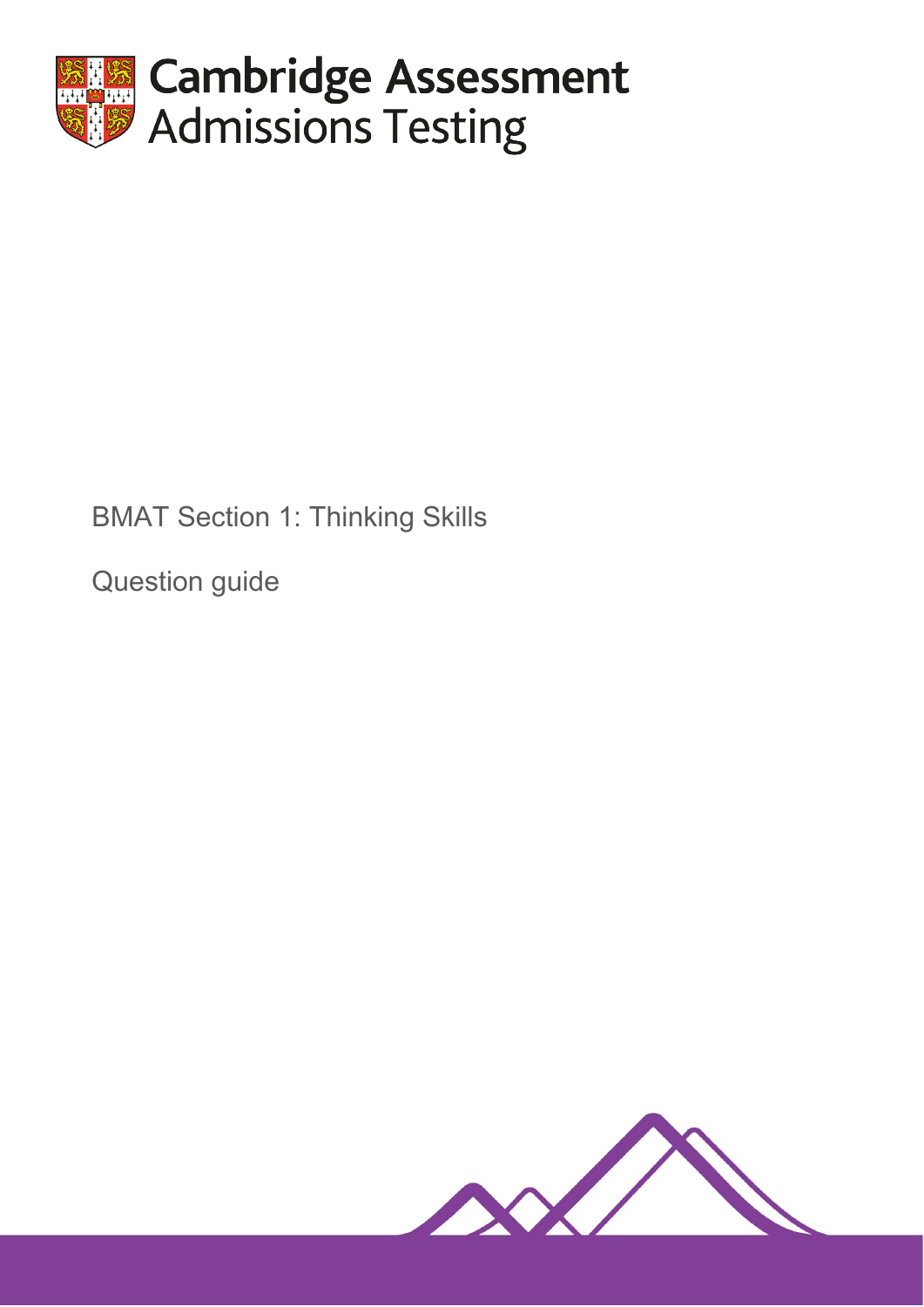# **Contents**

| Introduction             |  |
|--------------------------|--|
| <b>Problem Solving</b>   |  |
| <b>Critical Thinking</b> |  |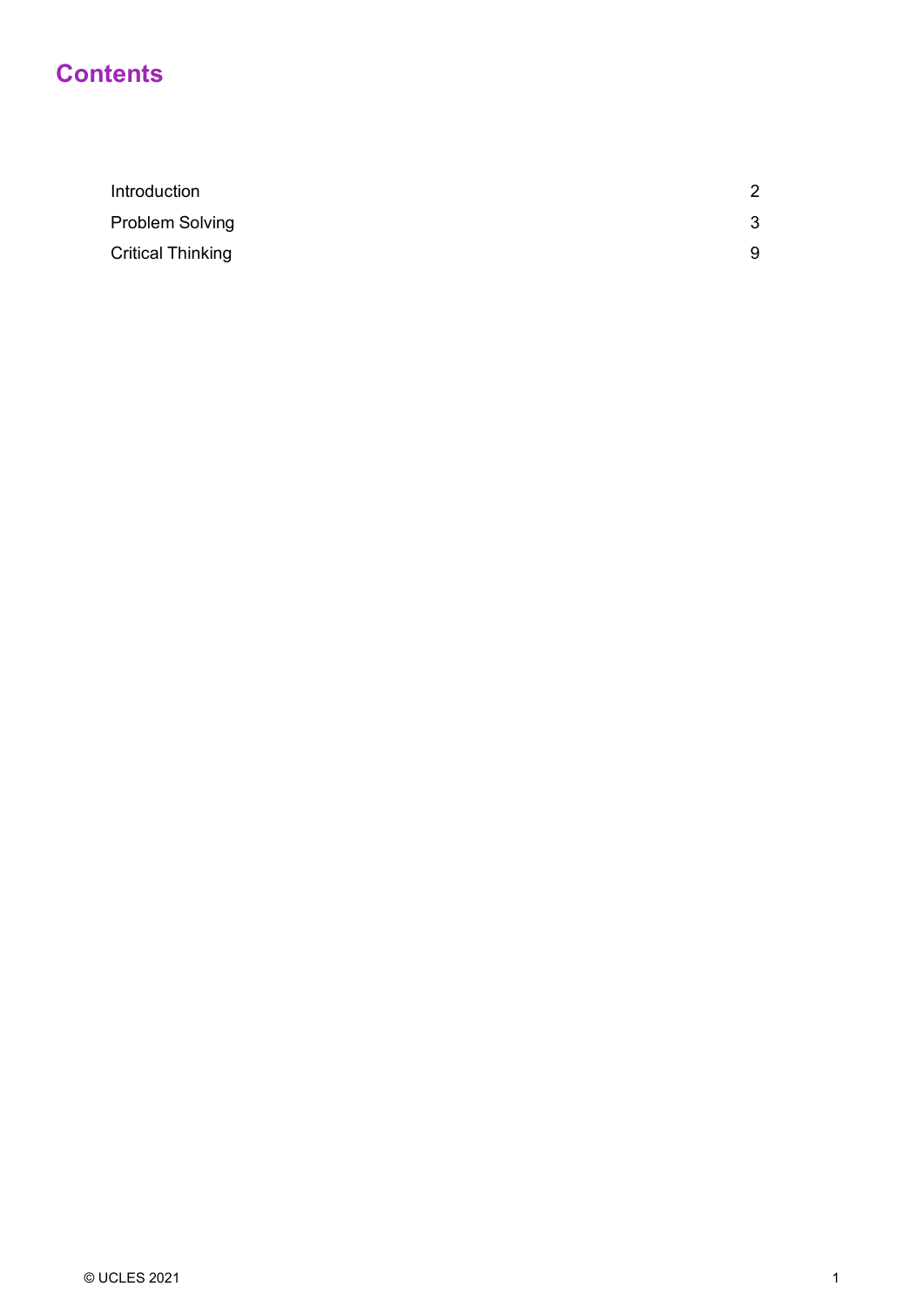# **Introduction**

BMAT Section 1: Thinking Skills is an assessment of two kinds of thinking:

### **Problem Solving: reasoning using numerical skills.**

Many of the problems encountered in academic and professional work are novel. No ready ʻoff-the-peg' solution is available. The task is to find or create a solution.

### **Critical Thinking: reasoning using everyday written language.**

The skill of Critical Thinking is essential for many areas of academic study and often involves considering an argument put forward to promote or defend a particular point of view. Historians put forward arguments to explain and interpret past events, while scientists use argument to evaluate evidence from their experiments. Whatever the subject of study, it is necessary to understand the arguments presented by others and to be able to assess whether the arguments establish their claims.

These are both skills which are considered to be important in higher education.

### **Overview of the test**

Both Problem Solving and Critical Thinking are assessed by multiple-choice questions. In each case a stimulus is presented, followed by the stem (question) and five options. One of the options is the correct answer (key) and the remaining four options (distractors) are wrong.

In the case of Critical Thinking questions, the stimulus is a passage of text. In Problem Solving, the stimulus may include a diagram, a table of information (a railway timetable for example), or a graph. The options may also be graphs or diagrams.

BMAT Section 1 consists of 32 multiple-choice questions to be taken in the time allowed of 60 minutes. Marks are not deducted for incorrect answers, so candidates should attempt all questions.

The test contains 16 Problem Solving questions and 16 Critical Thinking questions. The questions are presented roughly in order of difficulty, with the different types of Problem Solving and Critical Thinking questions interspersed throughout the test.

Calculators and dictionaries are **NOT** permitted.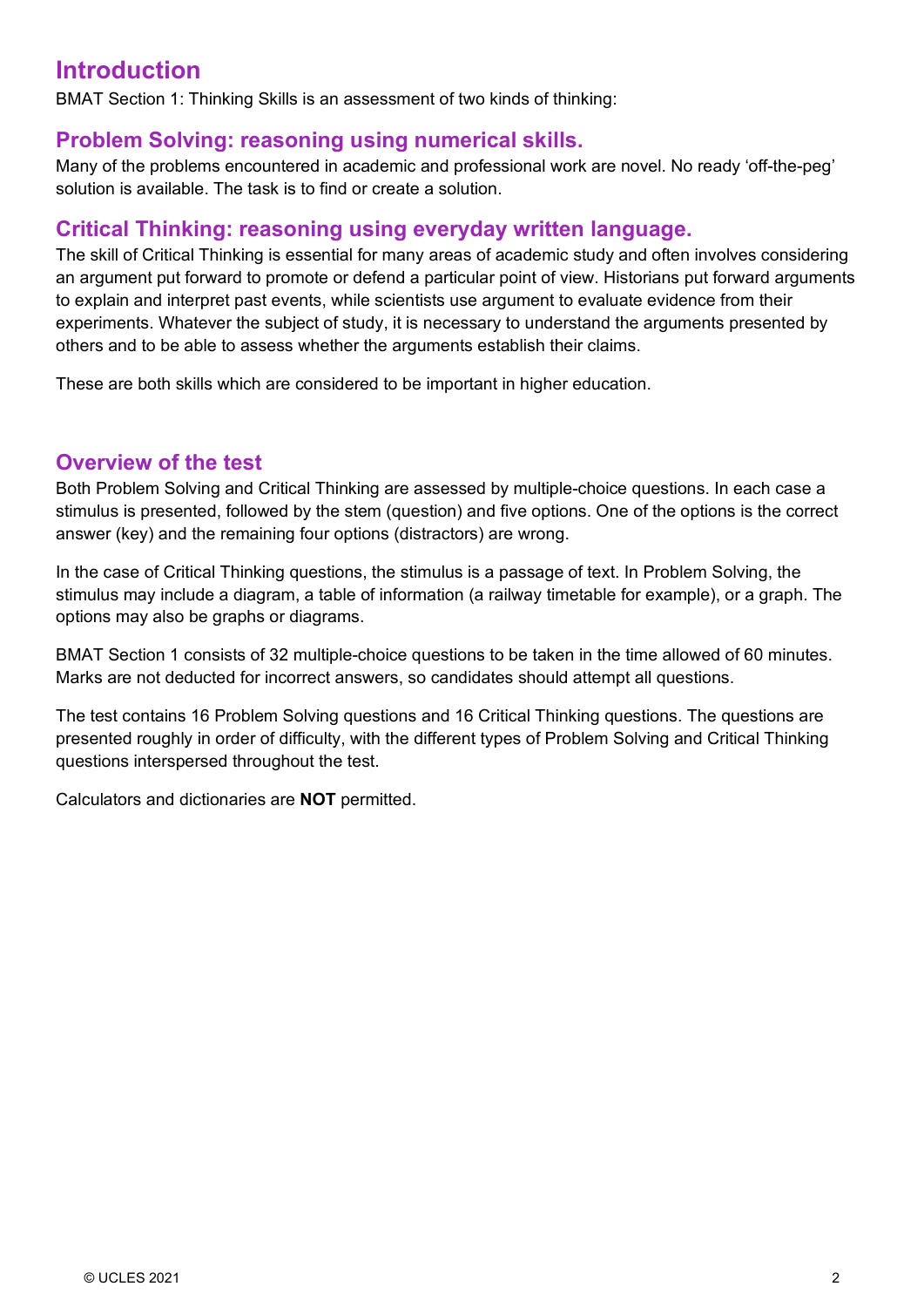# **Problem Solving**

There are three kinds of Problem Solving question in the test, each assessing a key aspect of insight into unfamiliar problems. The three kinds are Relevant Selection, Finding Procedures, and Identifying Similarity. Although most questions fall into one category, some questions fit into one or more of the categories.

The following examples show the three kinds of Problem Solving question you will find in the test.

### **Example 1: Relevant Selection**

When real-world problems are encountered, it is unusual to have only the information that is required to reach the solution. Instead, there will usually be a much larger set of information, much of which is unimportant. The first step in solving the problem is to identify those bits of the information that are relevant. Questions testing this aspect present you with information which is not important, perhaps redundant, and possibly distracting. This kind of question demands Relevant Selection, in which the task is to select and apply only that information which is necessary and helpful in finding a solution.

In order to qualify for a bonus, employees must fulfil certain criteria:

| $£1,000$ bonus: | Absences less than 5%                       |
|-----------------|---------------------------------------------|
|                 | Production targets exceeded by at least 10% |
|                 | Rejects are less than 5% of output          |
| $£500$ bonus:   | Absences less than 10%                      |
|                 | Production targets met                      |
|                 | Rejects are less than 8% of output          |

Workers performed as follows:

|                            | <b>Smith</b> | Jones |       | Patel   Owololu | McKay |
|----------------------------|--------------|-------|-------|-----------------|-------|
| attendance (%)             | 95           | 90    | 100   | 96              | 97    |
| over production target (%) | +5           | +6    | $+12$ | $\overline{0}$  |       |
| product accepted (%)       | 98           | 96    | 95    | 93              | 96    |

Who qualifies for a bonus?

**A** Nobody

**B** Smith

**C** Patel and Smith

**D** Owololu, Patel and Smith

**E** Jones, Owololu, Patel and Smith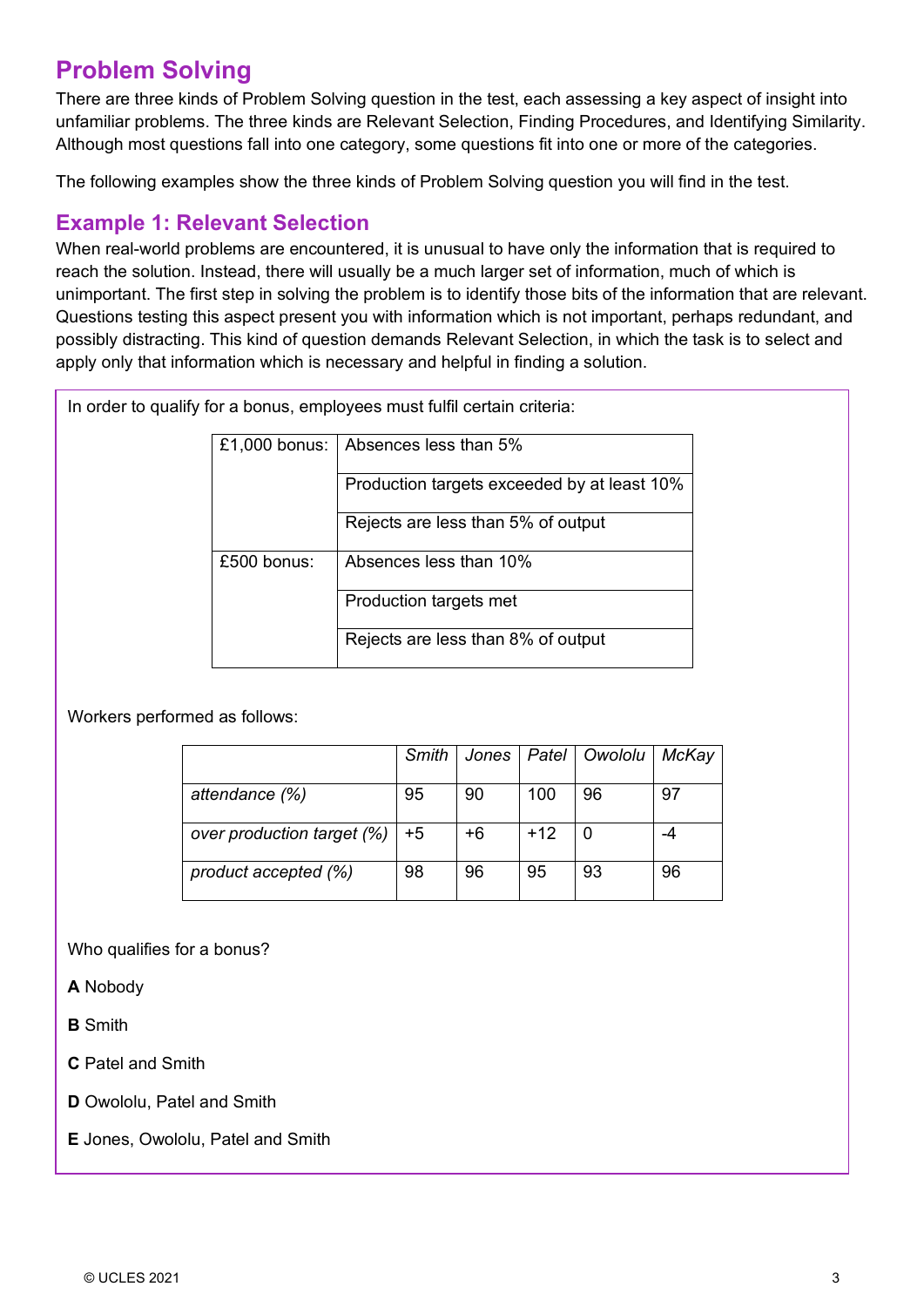### **Answer and explanation**

The answer is **D**. Since the question asks only whether any bonus is achieved, the easier criterion can be used (that for the £500 bonus).

On the first criterion (absences less than 10%) all but Jones qualify: S P O M

On the second criterion (production targets met) all but McKay qualify: S J P O

On the third criterion (rejects less than 8%) all qualify: S J P O M

So only S P and O fulfil all three: **D**

**A** Checks against the higher targets, no one reaches all the criteria.

**B** Checks against the higher targets, but thinks Smith reaches the first and second when he is only on the border which is not successful.

**C** Fails to count O as his production was just on target.

**E** Thinks J qualifies although his absences are exactly 10%, not below.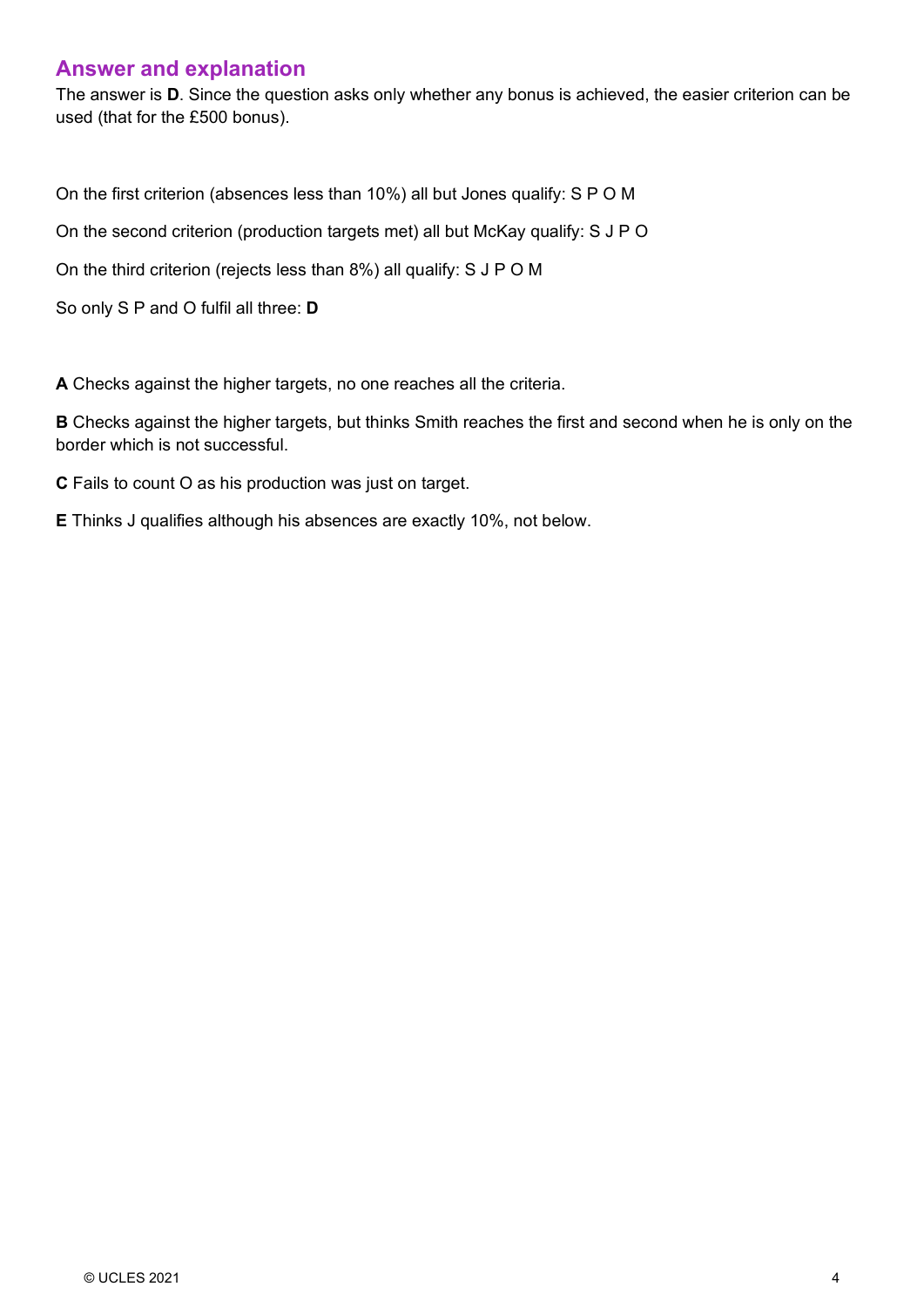# **Example 2: Finding Procedures**

Sometimes you will find that even if you have selected all of the relevant information, no solution presents itself. You then have to find a method or procedure which you can use to generate a solution. Typically you will have three or four numbers which have to be operated on. This aspect of Problem Solving is called Finding Procedures.

Three thermometers are each accurate to within 2 degrees above or below the temperature they actually read. One reads 7°, one reads 9° and one reads 10°.

What is the minimum range in which the true temperature lies?

 $A 5^\circ - 12^\circ$ **B** 7° - 9°  $C 8^\circ - 10^\circ$  $D 8^\circ - 9^\circ$ **E** 7° - 10°

### **Answer and explanation**

The answer is **D**. The method here is to search for the acceptable highest and lowest temperatures for the conditions to be met, realising that the middle value is irrelevant. As one reads 7°, the temperature cannot be above 9° and, as another reads 10°, the temperature cannot be below 8°. This is given by **D**.

- **A** This is obtained by subtracting 2 from the lowest and adding 2 to the highest.
- **B** Takes the lowest reading and goes to 2 above it.
- **C** Takes the highest reading and goes to 2 below it.
- **E** Takes the range to be from the lowest reading to the highest reading.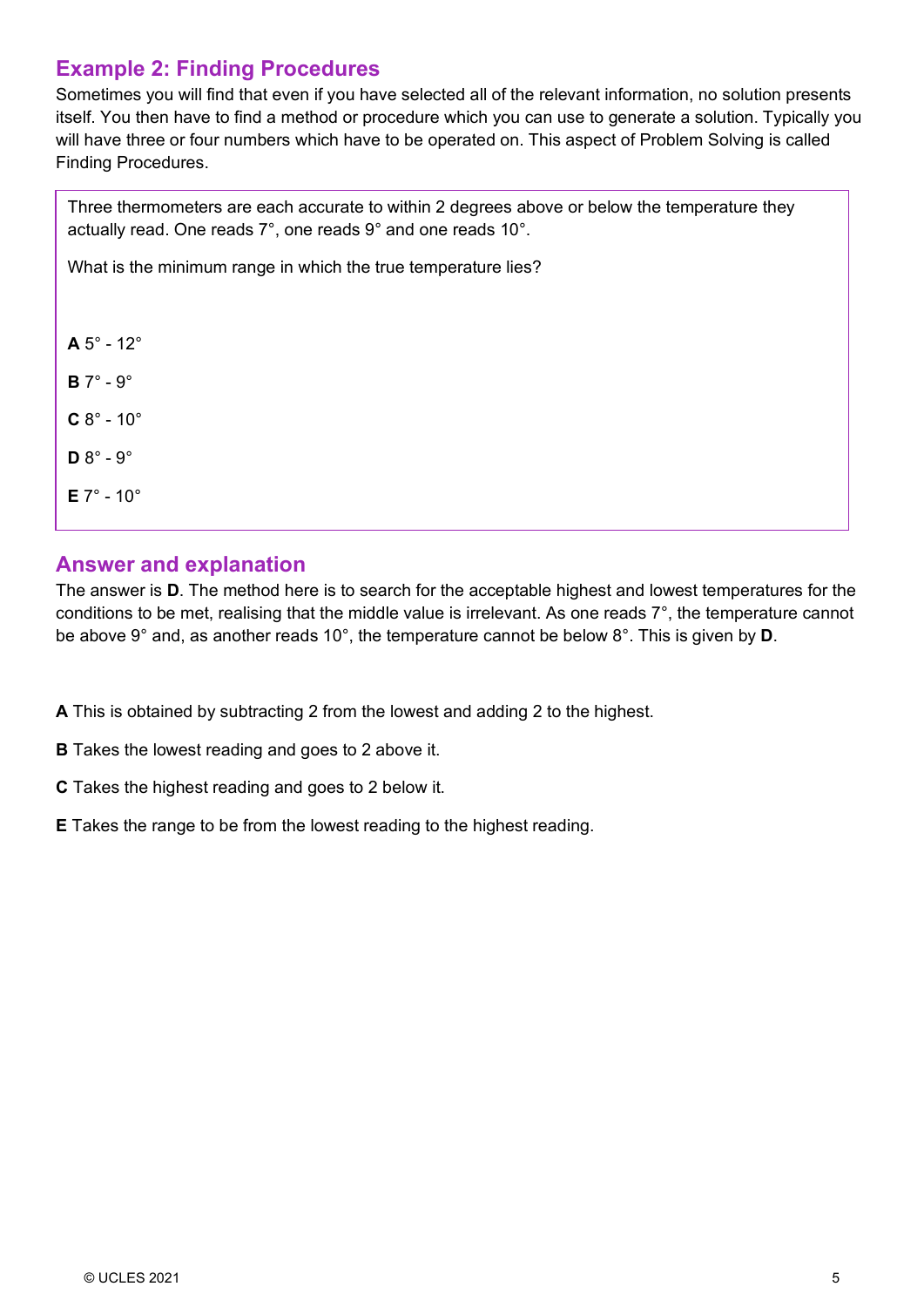# **Example 3: Identifying Similarity**

In these questions you will typically be presented with information or data represented in more than one way (including e.g. charts, tables, etc.). To answer the question, you will need to understand the relationships between these and to identify any similarity in the data they represent. Some questions may require you to identify reflections or rotations of simple shapes or manipulations of 2D and 3D objects.

Graham recorded the number of visitors to his shop each day last week and presented the results in the bar chart below:



When he calculated the number of customers per hour he found that he had the same number for five of the days, but the values for Tuesday and Friday were slightly higher. The opening hours of the shop are as follows:

| Day       | Open | Close |
|-----------|------|-------|
| Monday    | 8am  | 6pm   |
| Tuesday   | ?    | ?     |
| Wednesday | 8am  | 8pm   |
| Thursday  | 8am  | 6pm   |
| Friday    | ?    | ?     |
| Saturday  | 8am  | 6pm   |
| Sunday    | 10am | 4pm   |
|           |      |       |

Which one of the following could be the opening hours of the shop for Tuesday and Friday?

**A** Tuesday 9.30am - 5.30pm, Friday 8.00am - 6.30pm

**B** Tuesday 9.00am - 4.30pm, Friday 8.30am - 6.00pm

**C** Tuesday 9.00am - 4.30pm, Friday 8.00am - 6.00pm

**D** Tuesday 9.00am - 5.00pm, Friday 8.00am - 6.30pm

**E** Tuesday 10.00am - 5.00pm, Friday 8.30am - 6.00pm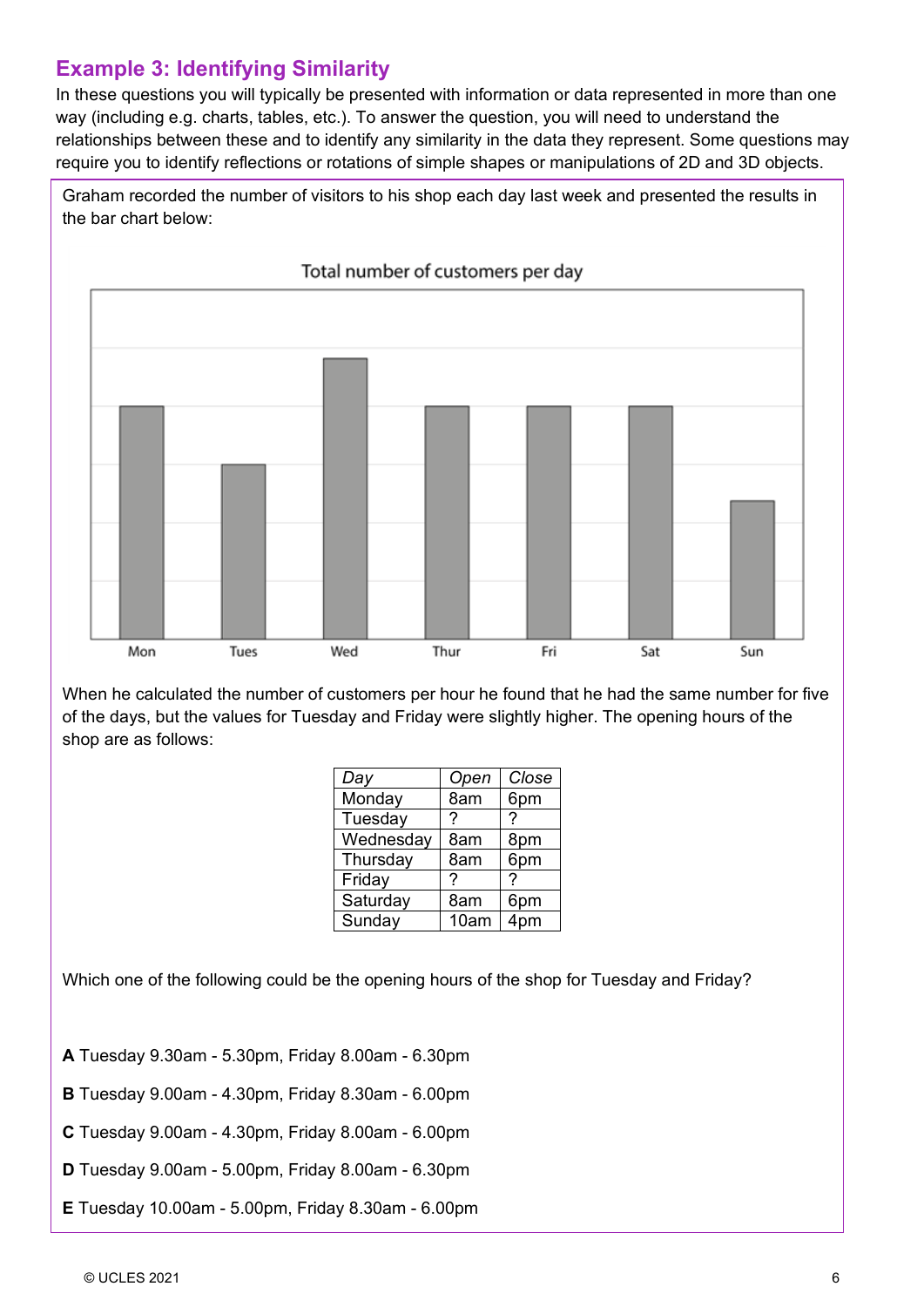### **Answer and explanation**

The answer is **E**. The bar for Tuesday is three quarters the height for Thursday, so the shop must be open for less than 7 and a half hours if the average number of customers per hour is to be higher. The shop must also be open for less than 10 hours on Friday. The only option that satisfies these conditions is **E**.

**A** is open for 8 hours on Tuesday.

**B** is open for exactly 7 and a half hours on Tuesday.

**C** is the values if you assume the same average number of customers per day across the week.

**D** is open for too long on both days (misinterpreting the effect of the average number being higher).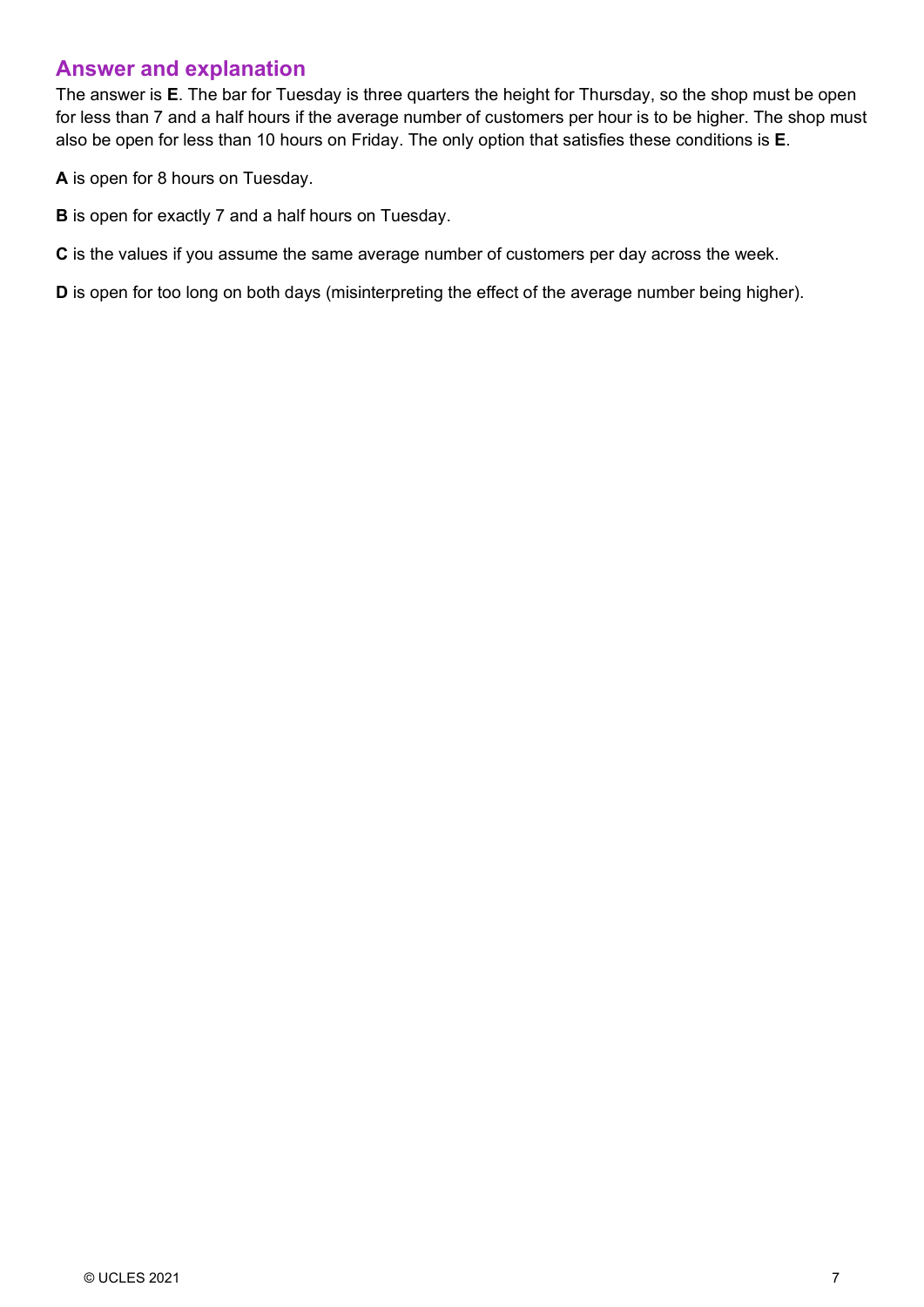# **The mathematical knowledge and skills needed**

# **Number concepts**

- simple fractions
- place value (for example, knowing that the '5' in '7654' indicates '50')
- ideas about percentages (for example, the idea that 1% could be thought of as '1 in every 100', and that if 20% of a cake has been eaten, then 80% of it must be left)

### **Numerical operations**

- the four rules of number (addition, subtraction, multiplication, division)
- percentage operations (for example, if something was sold at £10, and is now advertised at '20% off', how much would the customer pay?)
- calculations in everyday contexts (complex calculations with fractions and decimals are not required)
- calculation of an average (mean)

### **Quantities**

- time and the calendar
- money
- measures

Knowledge of the following relationships is also required:

 $1 \text{ km} = 1000 \text{ m}$   $1 \text{ m} = 100 \text{ cm}$   $1 \text{ cm} = 10 \text{ mm}$   $1 \text{ kg} = 1000 \text{ g}$ 

Sometimes questions may use other common units of measurement (e.g. feet, tonnes, gallons), but knowledge of numerical relationships between these (e.g. 12 inches = 1 foot) is **not** required.

# **Space and spatial reasoning**

- area (including the calculation of the area of a rectangle)
- perimeter (including calculation)
- volume (including the calculation of the volume of a box)

# **Tables and graphs**

- extracting information from graphs and charts
- extracting information from tables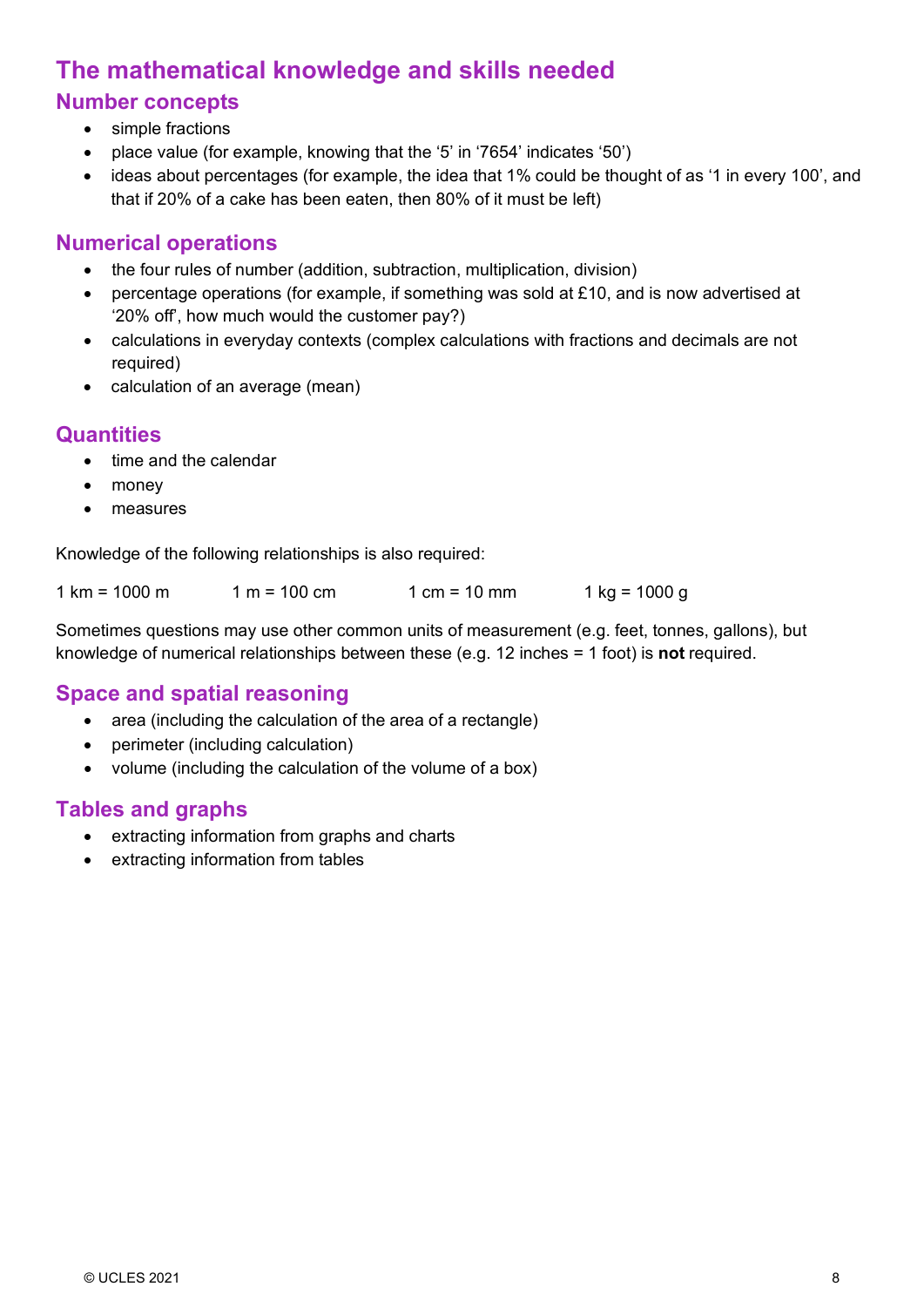# **Critical Thinking**

Critical Thinking in the context of BMAT Section 1 can best be made clear by the following definition: In an argument, **reasons** are put forward as grounds for a **conclusion**. The argument is a good argument provided its conclusion follows from the reasons. That is to say, if you accept the reasons, you must accept the conclusion. **For the purposes of this test, the reasons given should be accepted as being true.**

Here is an example of a simple argument:

Jill promised she would attend the meeting or send a substitute. We know she can't attend the meeting. So we are expecting a substitute.

The structure of this argument is as follows:

**Reasons:** Jill promised she would attend the meeting or send a substitute. We know she can't attend the meeting.

**Conclusion:** So we are expecting a substitute.

In this case, the conclusion appears at the end of the argument, and is introduced by the word 'so'. Sometimes a conclusion may be introduced by words such as 'therefore', 'thus', 'it follows that'. However, sometimes a conclusion may not contain any such word. It is also important to note that a conclusion may appear at the beginning of, or in the middle of, an argument, rather than at the end. For example, the above argument could have been written in this way:

We know Jill cannot attend the meeting. We are expecting a substitute. She promised she would attend the meeting or send a substitute.

or in this way:

We are expecting a substitute for Jill. We know she cannot attend the meeting, and she promised she would attend or send a substitute.

In both these cases, 'We are expecting a substitute (for Jill)' is the conclusion, because it is the statement which **follows from**, or **is supported by**, the rest of the passage.

Some arguments may omit a crucial stage in the reasoning – an **assumption** which must be made in order for the conclusion to follow. Here is an example:

She doesn't stand much of a chance. The polar bear is right behind her.

In this argument it is not explicitly stated that polar bears are dangerous, but the conclusion that 'she doesn't stand much of a chance' depends upon the belief that polar bears are dangerous. This belief is taken for granted, or assumed.

In summary, the features of arguments are:

#### **reason(s)**

**conclusion(s)** (which may or may not be introduced by words such as 'so', 'therefore') **assumption(s)** i.e. crucial parts of the argument which have not been stated.

Arguments can be much more complex in structure than the examples given so far and they can be lengthy. But whatever their length and complexity, there are certain skills involved in understanding and evaluating arguments. These are: Identifying the Main Conclusion, Drawing a Conclusion, Identifying an Assumption, Assessing the Impact of Additional Evidence, Detecting Reasoning Errors, Matching Arguments and Applying Principles.

The following examples show the seven kinds of Critical Thinking question you will find in the test.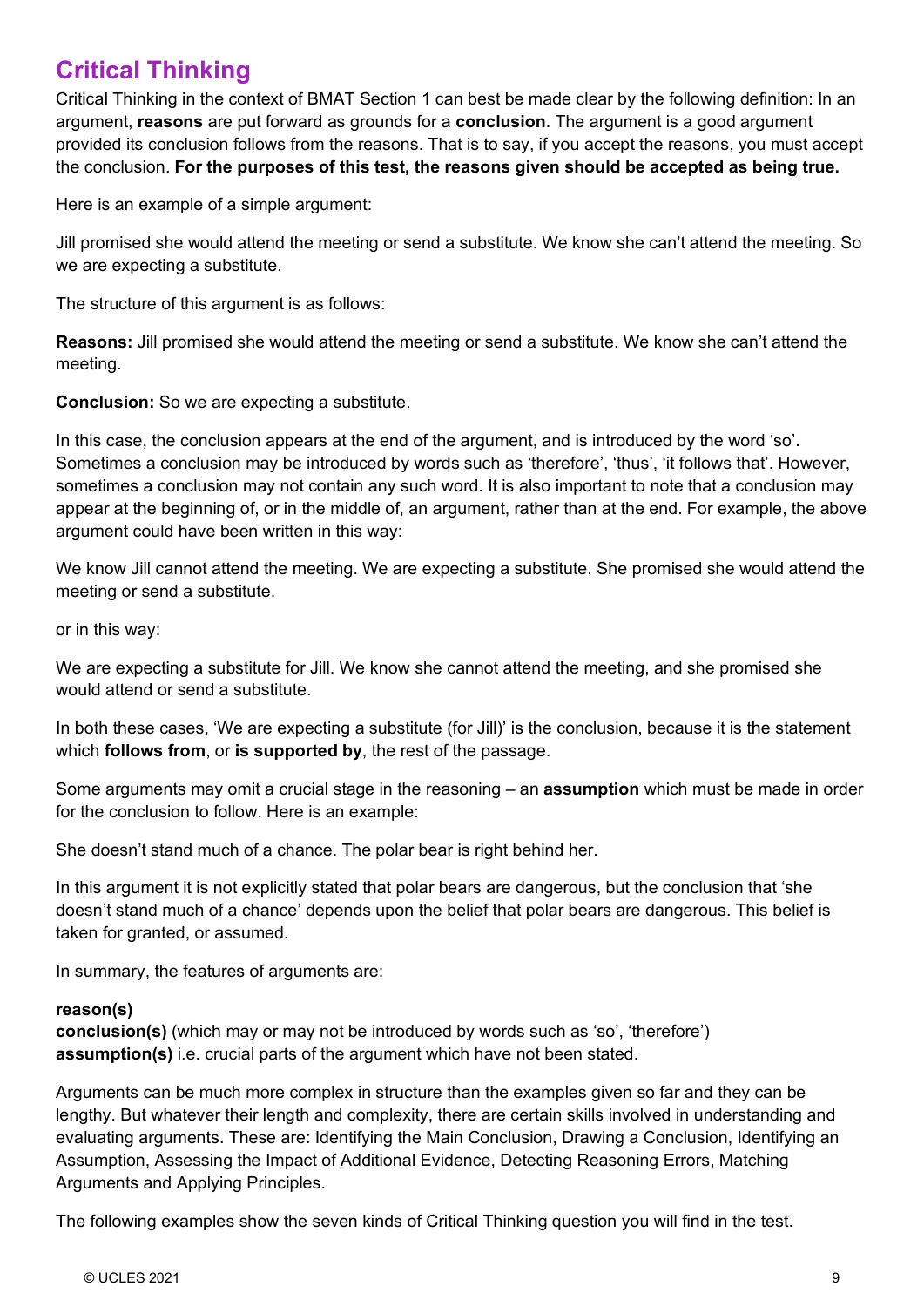# **Example 1: Identifying the Main Conclusion**

In this type of question you have to judge which one of the statements **A** to **E** best expresses the main conclusion of the argument. So the first important step is to read the passage carefully and pick out the sentence which is the conclusion. Remember that the conclusion can appear anywhere within an argument – not necessarily at the end. Remember also that what you are looking for is the statement which follows from, or is supported by, the rest of the passage.

Vegetarian food can be healthier than a traditional diet. Research has shown that vegetarians are less likely to suffer from heart disease and obesity than meat eaters. Concern has been expressed that vegetarians do not get enough protein in their diet but it has been demonstrated that, by selecting foods carefully, vegetarians are able to amply meet their needs in this respect.

Which of the following best expresses the main conclusion of the above argument?

- **A** A vegetarian diet can be better for health than a traditional diet.
- **B** Adequate protein is available from a vegetarian diet.
- **C** A traditional diet is very high in protein.
- **D** A balanced diet is more important for health than any particular food.
- **E** Vegetarians are unlikely to suffer from heart disease and obesity.

### **Answer and explanation**

What does this argument seem to be trying to get us to accept? It seems to be trying to persuade us that vegetarian food can be healthier than a traditional diet, as stated in the first sentence. We need to see whether the rest of the passage gives us reason to believe this. Two reasons are given:

- 1. Vegetarians are less likely to suffer from heart disease and obesity than meat eaters.
- 2. A vegetarian diet can contain sufficient protein.

We may not know whether these reasons are true, but if they were true, they would indicate that vegetarian food is healthier in one respect than a traditional diet which includes meat, and that a vegetarian diet does not necessarily have the disadvantage to health (providing insufficient protein) which we may have thought. So it seems clear that the first sentence of the passage is being offered as a conclusion.

**A** is the statement which best expresses this conclusion.

**B** is not the main conclusion but is one of the reasons for the main conclusion, labelled above as reason 2.

**C** cannot be the main conclusion, because it is not stated in the passage. It is taken for granted that a traditional diet provides enough protein, but even this is not explicitly stated.

**D** is not the main conclusion, as it is not stated in the passage. No attempt is made to define a balanced diet. The passage simply makes a comparison between a traditional diet and a vegetarian diet.

**E** is not the main conclusion, but it is close in meaning to one of the reasons for the main conclusion, labelled above as reason 1.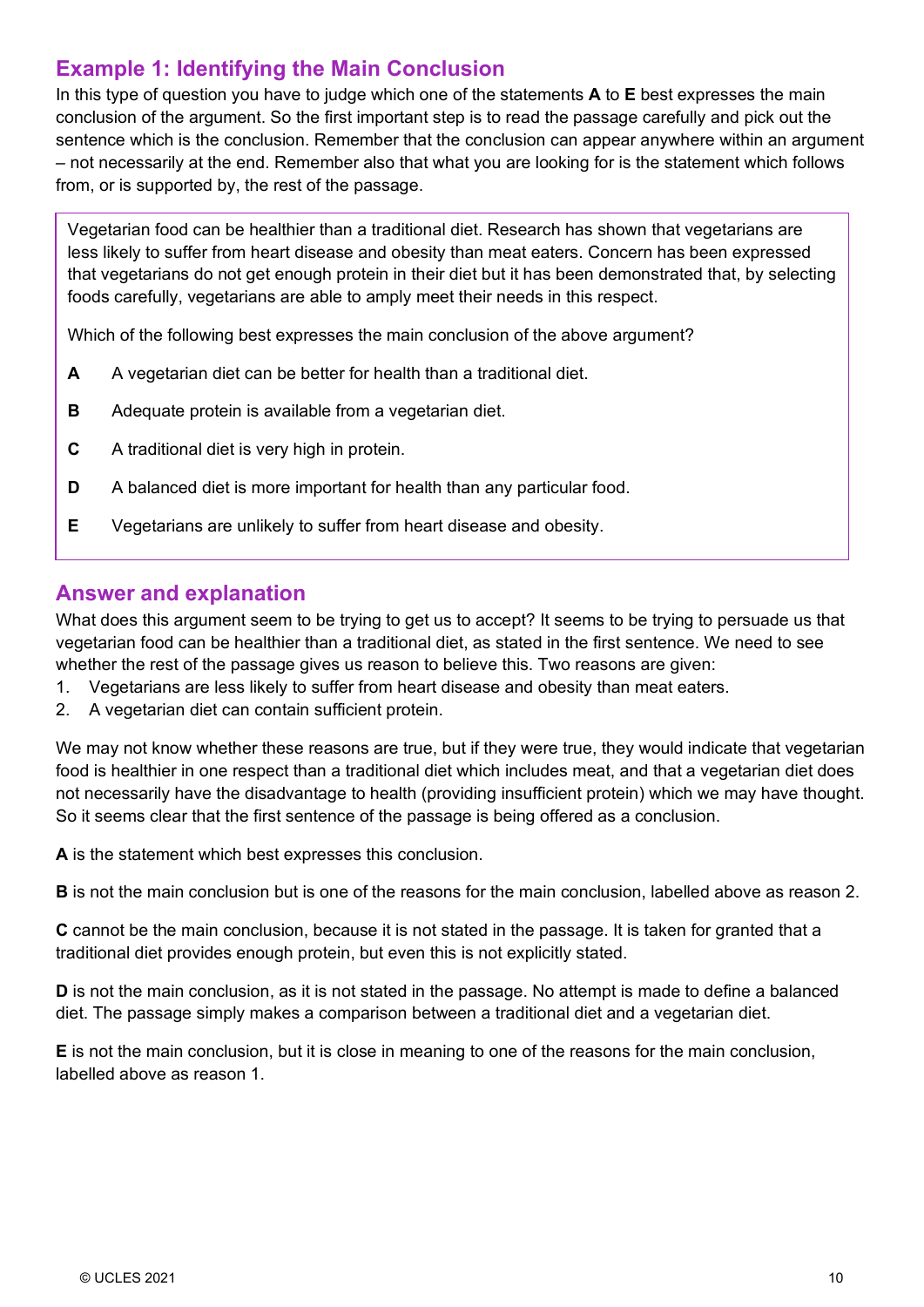# **Example 2: Drawing a Conclusion**

When you are asked which conclusion follows, you need to consider each of the statements **A** to **E**, and to think about whether the information in the passage gives you good reasons to accept the statement. Note that this differs from the Identifying the Main Conclusion question type (see previous page) in that the conclusion does **not** appear in the passage.

Those in favour of coursework contributing to A-level grades say that this is much fairer than assessment by exam only, as it means that students who are willing to work hard but who perform poorly in exams will have a better chance of doing well. However, this arrangement currently allows far more opportunity for cheating, casting doubt on its fairness. For example, there is a growing market for customised essays, available (for a fee) via the internet. At the moment, the only deterrent is a teacher's vigilance, but while teachers might identify work which seems atypical for individual students, they won't necessarily detect when, for example, a student has had an unacceptable amount of help from family or friends.

Which one of the following conclusions is best supported by the passage above?

- **A** Assessment by coursework is not necessarily fairer than assessment by examination.
- **B** The opportunities for cheating in coursework mean that A-levels should be assessed by exams only.
- **C** Traditional examinations are still the fairest way of grading A-level students.
- **D** There is no entirely fair way of assessing students at A-level.
- **E** Examinations do not assess how hard a student has worked.

#### **Answer and explanation**

The answer to this question is **A**, because the passage argues in the following way:

Firstly it presents the statement that the contribution of coursework in A-level assessment is seen to be fairer than an examination only because it allows students who perform poorly in examinations but who work hard to have a better chance of doing well.

However, it tells us that coursework is open to cheating through the buying of essays via the internet and also that cheating is possible through having help from family and friends.

So, teachers are the only deterrent against cheating in coursework at the moment – as they can detect some instances but not all.

Therefore, it concludes that the inclusion of coursework in A-level assessment does not mean the system is fairer than assessment by examination only.

**B** goes further than the conclusion suggested by the passage. The phrase 'At the moment, the only deterrent' suggests that other strategies may be employed in the future.

**C** refers to one of the reasons why the current system isn't fair, as a good student could perform badly on the day of the examination and so not receive an appropriate assessment of their ability.

**D** goes further than the passage by suggesting that there is no fair way to assess students at A-level. This may be true but is not claimed by the passage.

**E** while correct, is not a conclusion but is a part of the argument.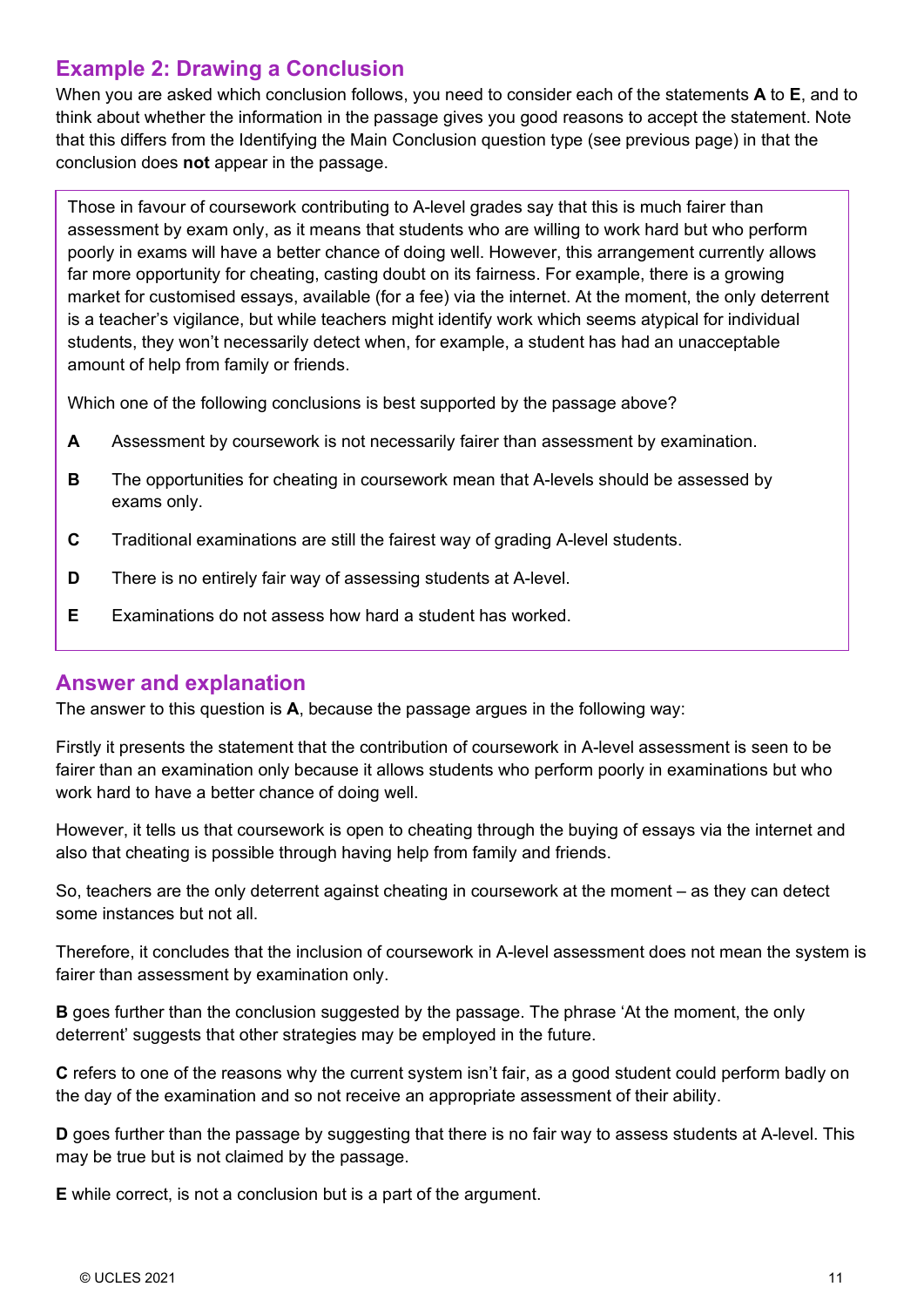# **Example 3: Identifying an Assumption**

An assumption is something which is not stated in the argument, but which is taken for granted in order to draw the conclusion. So you first need to sort out what the conclusion of the argument is. Ask yourself what is the main point which the argument tries to get you to accept. Then look for the reasoning it gives to support this conclusion, and think about any important point which is not actually stated in the reasoning.

People who write books revealing the inner workings of the secret service have usually been dismissed from the service or have retired with a sense of grievance against it. The result is that only the seedy side of the secret service is exposed. This is partly because those who would paint a more favourable picture are unwilling to flout the legal restrictions placed on all who have been employed in the secret service, and partly because the records of the organisations are not available to outsiders.

Which of the following is an underlying assumption of the argument above?

- **A** The records of the secret service are readily available to its former employees.
- **B** The work of the secret service is undervalued as a result of publication of distorted accounts of its working.
- **C** The seedy side of the secret service is of minor significance compared with the important work it carries out.
- **D** Legal restrictions against revealing the inner workings of the secret service do not apply to those who have been dismissed.
- **E** Those who have a grievance against the secret service are either unable or unwilling to give a balanced account of its workings.

### **Answer and explanation**

The answer to this question is **E**. The conclusion is that only the seedy side of the secret service is exposed. The reasons given for this are that:

- 1. The records of the secret service are not generally available.
- 2. There are legal restrictions on employees of the secret service which forbid them from writing about it.
- 3. The only employees or ex-employees who would ignore this restriction are those with a sense of grievance against the secret service.

From these reasons, it would not follow that only the seedy side of the secret service was exposed if those with a grievance were able and willing to give a balanced account. So it must be assumed that either they are not able or they are not willing to do so.

**A** is not assumed. The passage says that the records are not available to outsiders. But ex-employees may or may not have access to records. We do not need to assume that they do have access in order to conclude that when they write about the secret service, they reveal only its seedy side.

**B** is not assumed, because it goes further than the passage. It considers the effects of publications about the secret service. But what we are looking for as an assumption is something which helps to support the conclusion of the passage.

**C** is not assumed, because the passage says nothing about the importance of the work carried out by the secret service. It does suggest that there is another side to the secret service, besides the 'seedy side', but no assumptions can be made about which is more important.

**D** is not assumed, because the passage says that the legal restrictions apply to 'all who have been employed', and this must include those who have been dismissed.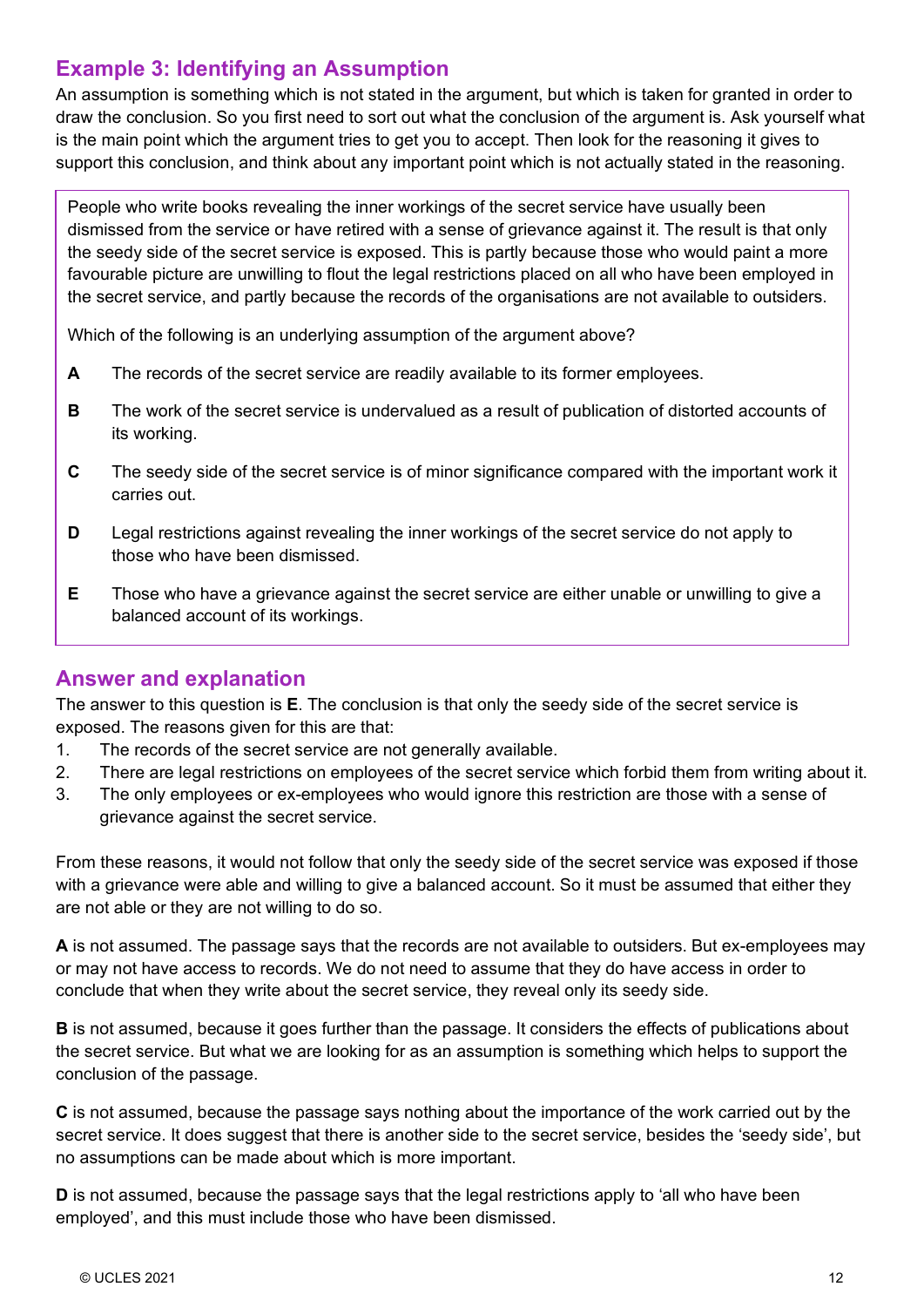# **Example 4: Assessing the Impact of Additional Evidence**

Here you are asked to consider what would weaken the argument, so you first need to be clear about what the argument is trying to establish. Work out what the argument is, then consider what effect each of the possible answers would have on it.

Polar bears in captivity frequently engage in obsessive patterns of behaviour, pacing back and forth on the same spot, swinging their heads from side to side, and other signs of stress. They do this even when their living areas are quite spacious. What this shows is that conditions of captivity are not a satisfactory substitute for the natural environment of the polar bear species.

Which of the following, if true, would most weaken the above argument?

- **A** Polar bears are especially ill-suited to a life in captivity.
- **B** Many polar bears in the wild engage in obsessive patterns of behaviour.
- **C** Polar bears in captivity are much better fed than those living in the wild.
- **D** Polar bears in the wild cover many miles a day when they are hunting for food.
- **E** Polar bears which have been reared in captivity are incapable of surviving in the wild.

### **Answer and explanation**

The answer is **B**. The conclusion of the argument is that the obsessive behaviour of polar bears in zoos shows that conditions of captivity are not a satisfactory substitute for the polar bear's natural environment. But if **B** is true, that is, if polar bears in the wild behave in the same way as those in captivity, then the behaviour of those in captivity cannot be taken as good evidence that the conditions of captivity are unsatisfactory.

**A** does not weaken the argument. If polar bears are ill-suited to a life in captivity, it follows that captivity is not a satisfactory substitute for their natural environment. So **A** strengthens the argument.

**C** does not weaken the argument, even though it suggests that polar bears might be better off in one respect in captivity (i.e., better fed). Captivity might nevertheless lead to stress which is not suffered by polar bears in the wild.

**D** does not weaken the argument, because even if polar bears cover many miles per day in the wild, pacing around in captivity may not be a satisfactory substitute for this freedom to roam.

**E** does not weaken the argument, because the conclusion is about the best environment for the polar bear species. Information about the best environment for those polar bears which have been reared in captivity cannot weaken this general conclusion about the species as a whole.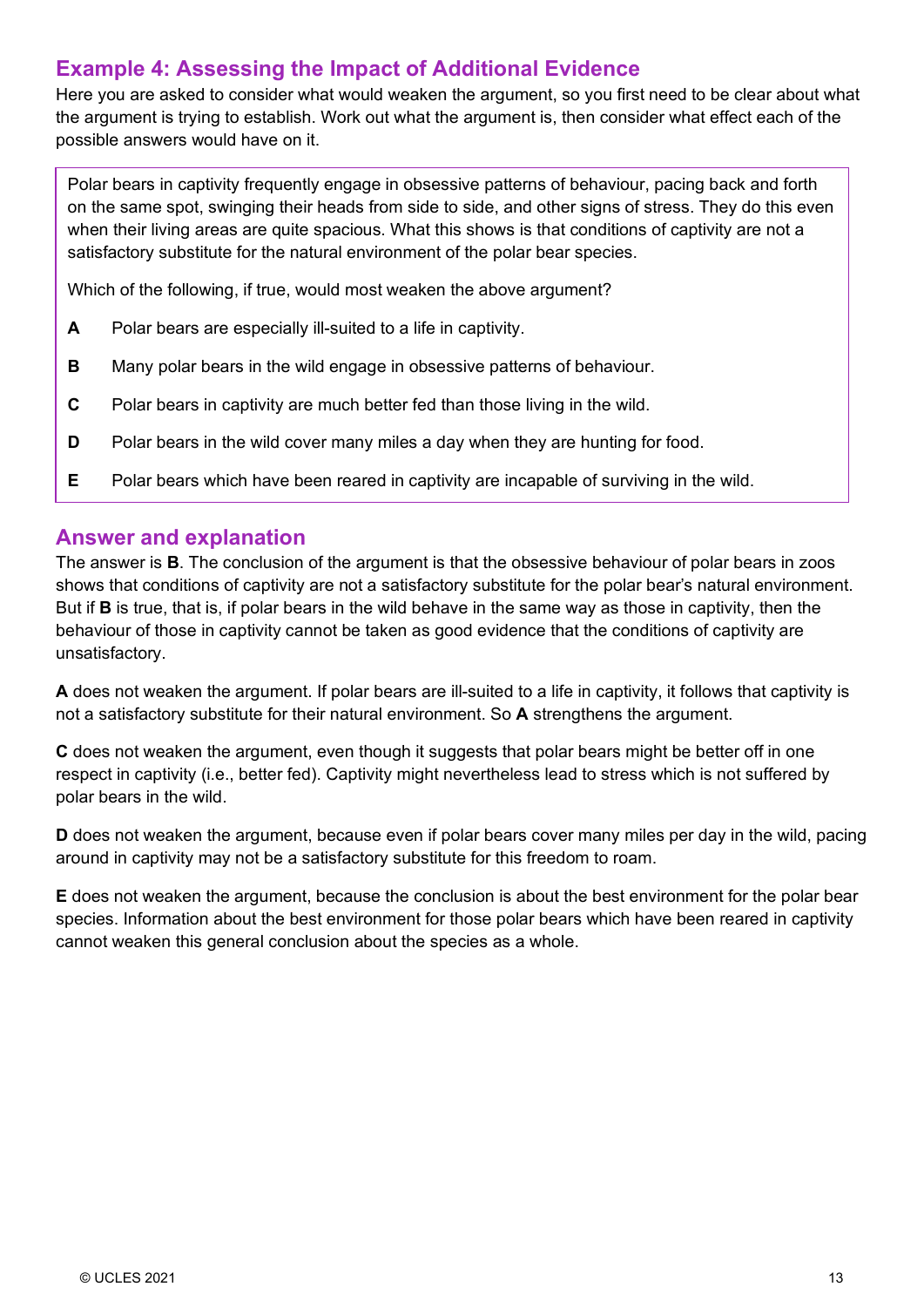# **Example 5: Detecting Reasoning Errors**

You are asked to identify the flaw in the argument, which means that you must explain why the conclusion does not follow from the reasons which are given. So you need to be clear about what the conclusion is, and what reasons are meant to support it. Ask yourself what the main point is which the argument is trying to establish, and how it tries to establish it.

Some people attempt to smuggle a pet into Britain because of the quarantine regulations which are aimed at preventing rabies from entering the country. If there were no such regulations, there would be no reason to smuggle pets. Since the most likely source of a rabies outbreak in Britain is a smuggled pet, if the quarantine regulations were abolished, the danger of a rabies outbreak would be reduced.

Which of the following is the best statement of the flaw in the argument above?

- **A** Rabies is not likely to enter Britain in a wild animal.
- **B** The quarantine regulations cannot prevent owners from smuggling their pets.
- **C** If there were no quarantine regulations, pets with rabies could enter Britain easily.
- **D** If people did not want to travel with their pets, there would be no need for quarantine regulations.
- **E** If pets were inoculated against rabies, there would be no need for quarantine regulations.

### **Answer and explanation**

The answer is **C**. The argument draws the conclusion that if quarantine regulations were abolished, there would be less likelihood of an outbreak of rabies. The reasoning offered in support of this is that:

- 1. Smuggled pets are the most likely source of an outbreak of rabies.
- 2. If there were no quarantine regulations, no-one would be tempted to smuggle pets into Britain.

But the conclusion does not follow, because if there were no quarantine regulations, smuggled pets would no longer be the most likely cause of a rabies outbreak. Instead, the most likely cause would be pets which could be brought in without breaking any law. **C** is the statement which best explains this.

**A** does not describe the flaw, because it simply states something with which the argument would agree.

**B** does not describe the flaw, because it states something which the argument depends on – the idea that quarantine regulations cannot prevent outbreaks of rabies.

**D** does not describe the flaw, because it concerns the reason why quarantine regulations are thought to be necessary, rather than the consequences of getting rid of these regulations.

**E** does not describe the flaw, because it does not mention what would happen if quarantine regulations were abolished. Instead, it suggests a way to make them unnecessary, whilst still being able to prevent an outbreak of rabies.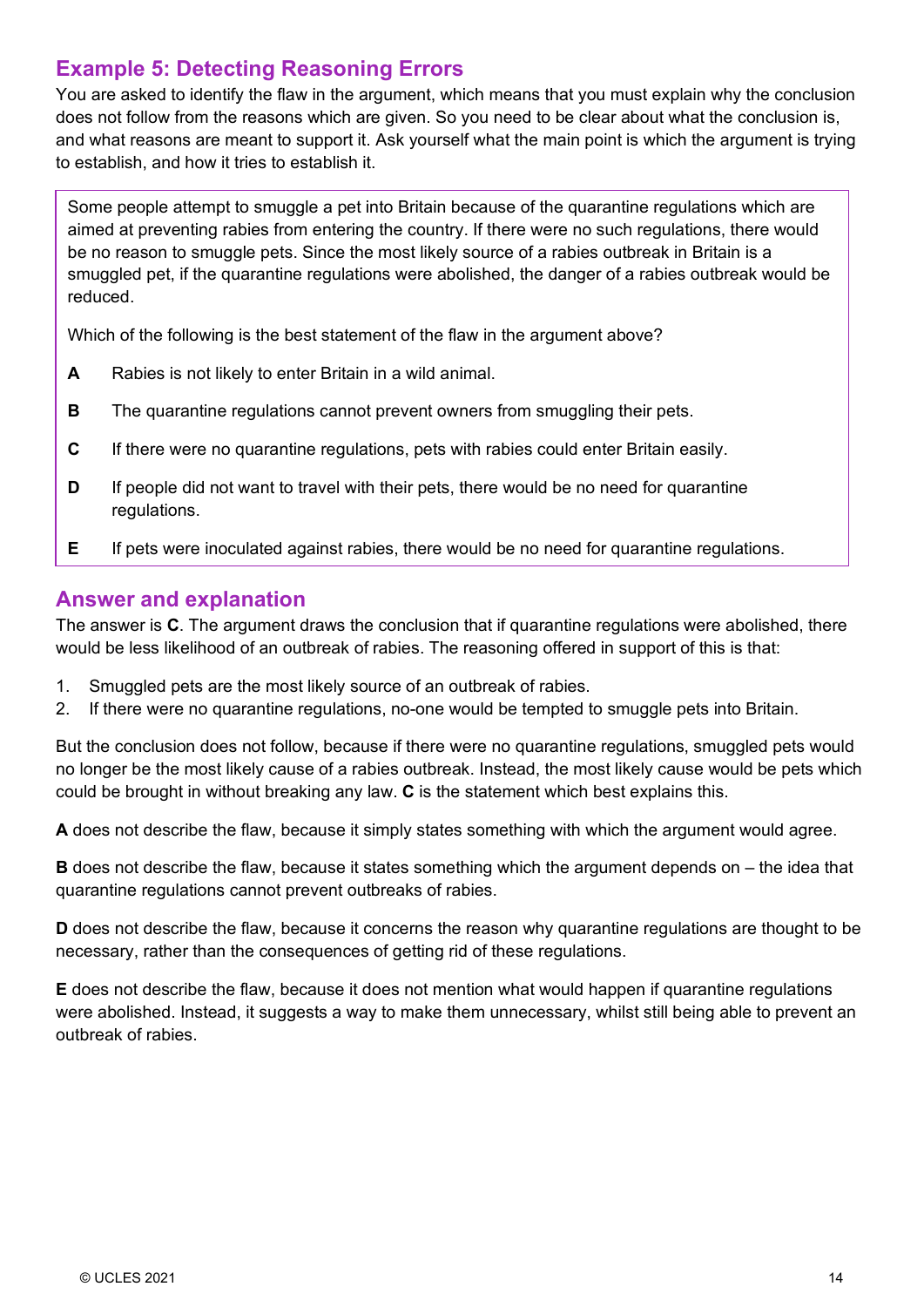# **Example 6: Matching Arguments**

This type of question asks you about similarity between arguments, but not the sort of similarity where two arguments are about the same topic. The similarity you are looking for is in the structure or the pattern of the argument.

I cannot get any answer when I dial my mother's number. Either she is not answering her phone or she has decided to stay away on holiday for an extra week. She must still be away. She would never let the phone ring without answering it.

Which of the following most closely parallels the reasoning used in the above argument?

- **A** If I want to remain fit and healthy I have to watch my diet and take exercise. I want to stay fit so I eat carefully and go running regularly.
- **B** If Denise had carried on going to the gym and eating sensibly, she would never have got so run down. She did get run down, so she must either have given up her diet or stopped going to the gym.
- **C** Joe is looking a lot fitter. Either he has cut down on his eating or he has been out running every day. I know for a fact that Joe couldn't keep to a diet, so it must be exercise that's done it.
- **D** Anyone who swims over twenty lengths a day has to be pretty fit. Sheena swims thirty lengths a day. Therefore Sheena must be quite fit.
- **E** Sticking to a diet is hard at first but after about two weeks most people get used to it. I have been dieting for nearly two weeks so I should be getting used to it soon.

### **Answer and explanation**

As a first step to finding the structure in this argument, look at the passage to see if there are repeated statements which you could represent with a letter (e.g. X or Y). It is slightly difficult to do that in this argument, because the repeated statements are worded in a slightly different form each time. But we can see that there are two important ideas which are mentioned twice:

My mother is (must be) away.

My mother is not answering the phone (is letting the phone ring without answering it).

If we replace these statements with X and Y, we can see the following structure.

Either X is true or Y is true.

Y cannot be true.

So X must be true.

 $X = mV$  mother is away.

 $Y = my$  mother is letting the phone ring without answering it.

We now have to look for the argument which has this same structure.

**C** is the answer. In this case  $X =$  Joe is exercising,  $Y =$  Joe is dieting and the structure is the same:

Either X (Joe is exercising) or Y (Joe is dieting).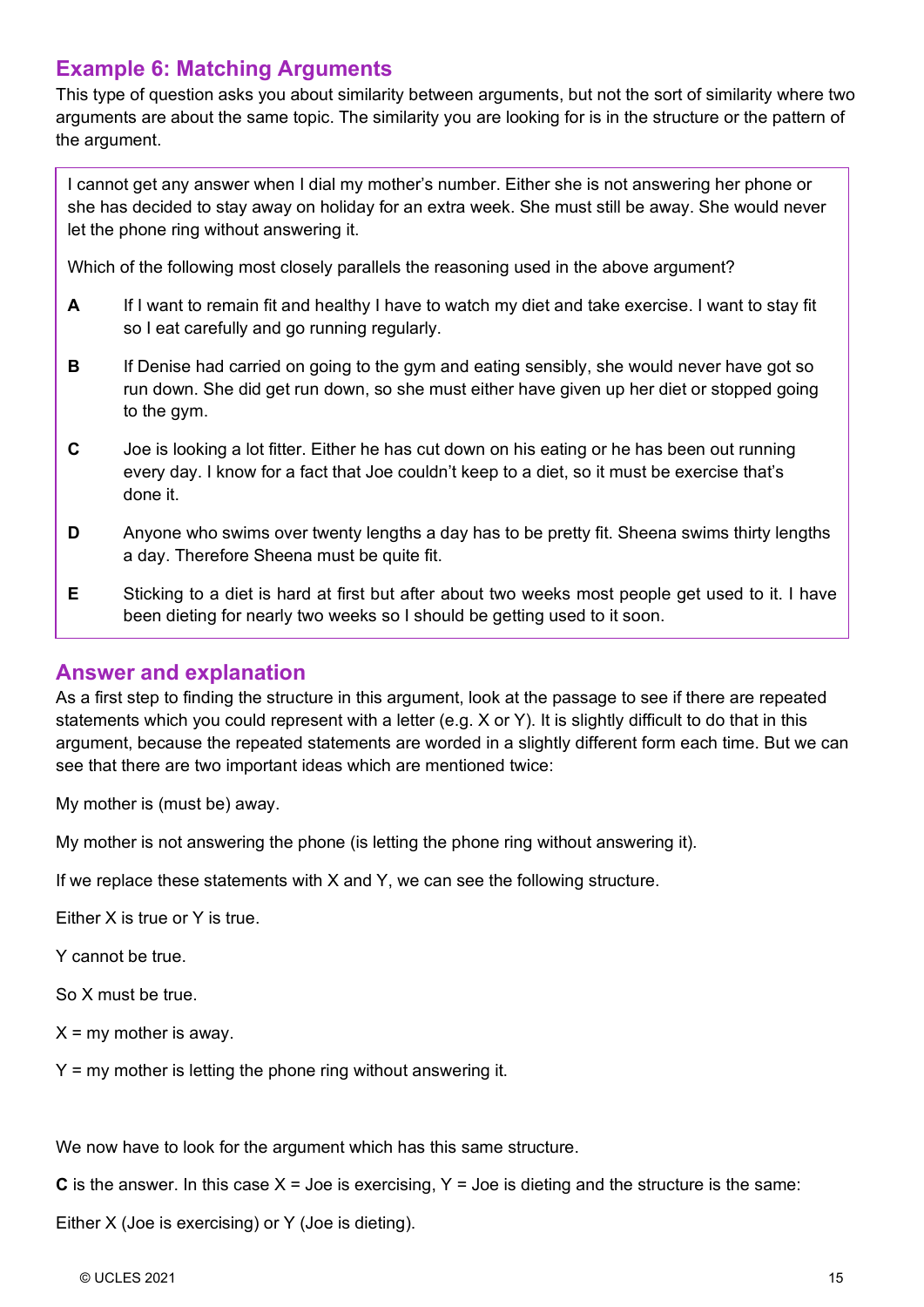Y (Joe is dieting) cannot be true.

So X (Joe is exercising) must be true.

**A** has a different structure:

If I want X, I have to do Y.

I want X.

So I do Y.

 $X =$  remain fit (and healthy).

 $Y =$  watch my diet and take exercise.

**B** has a different structure:

If X and Y had happened, Z would not have happened.

Z did happen.

So either X didn't happen or Y didn't happen.

 $X =$  Denise going to the gym.

- Y = Denise eating sensibly.
- Z = Denise getting run down.

**D** has a different structure:

All people who do X are Y.

Sheena does X.

Therefore Sheena is Y.

 $X =$  swim over twenty lengths a day.

 $Y = fit$ .

**E** has a different structure:

Most people who do X, succeed in Y.

I have done X.

So I should succeed in Y.

 $X =$  stick to a diet for two weeks.

 $Y =$  getting used to the diet.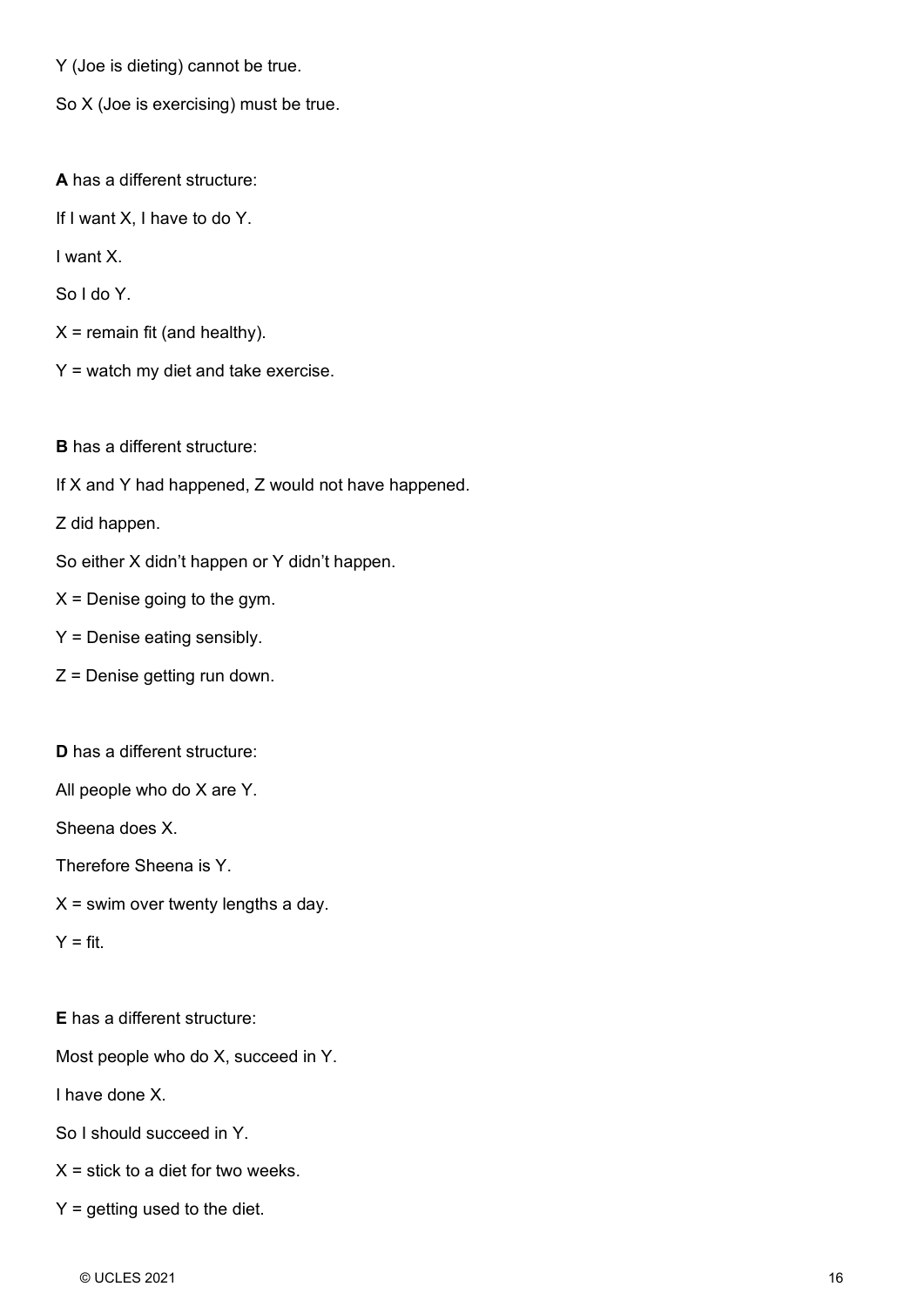# **Example 7: Applying Principles**

When you are asked which statement illustrates the principle underlying the passage, you must first identify this principle. A principle is a general recommendation, which, in the passage, will be applied to just one particular case, but which could also be applied to other cases. For example, someone might use the principle 'Killing is wrong' in order to argue for pacifism, i.e. for refusing to go to war. If we are to accept the principle that killing is wrong, then it also follows that capital punishment is wrong, and even that killing in self-defence is wrong. In order to answer this type of question, you first need to understand the argument, so look for the conclusion, and for the reasons, in the usual way. This should enable you to see what principle the argument relies on in order to draw its conclusion. You then need to consider each possible answer to see which one follows from the principle.

Smokers who suffer from heart disease which is caused by their smoking should not be allowed to get free health treatment. That is because this is an example of self-inflicted illness. Those whose actions have caused illness or injury to themselves should make a financial contribution to their treatment.

Which one of the following best illustrates the principle underlying the argument above?

- **A** Children should get free dental treatment, even if they eat sweets which cause dental decay.
- **B** Heart disease sufferers who can afford to pay for health treatment should not receive free treatment.
- **C** Smokers who cannot afford to pay for health care should be allowed free treatment when they are ill.
- **D** People who are injured in car accidents should receive free treatment regardless of whether they were wearing a seat belt.
- **E** Motor cyclists whose head injuries are caused by not wearing a crash helmet should make a financial contribution to their treatment.

#### **Answer and explanation**

The conclusion of this argument is that smokers who get heart disease as a result of smoking should not get free health treatment. The reason given for this is that their illness is self-inflicted. This reasoning relies on the general principle that if your actions have caused your illness or injury, you should make a financial contribution to your treatment.

The correct answer is **E**, which applies the principle to motor cyclists whose failure to wear a crash helmet has caused their head injuries.

**A** is not an application of the principle, because it suggests that even if a child's actions (eating sweets) have caused a health problem (dental decay), the child should nevertheless have free treatment.

**B** is not an application of the principle, because it makes a recommendation based on people's ability to pay for treatment, rather than on whether their actions have caused their illness.

**C** is not an application of the principle, because, like **B**, it makes its recommendation solely on the ability to pay.

**D** is not an application of the principle because it recommends free treatment regardless of whether people's actions have contributed to their injuries.